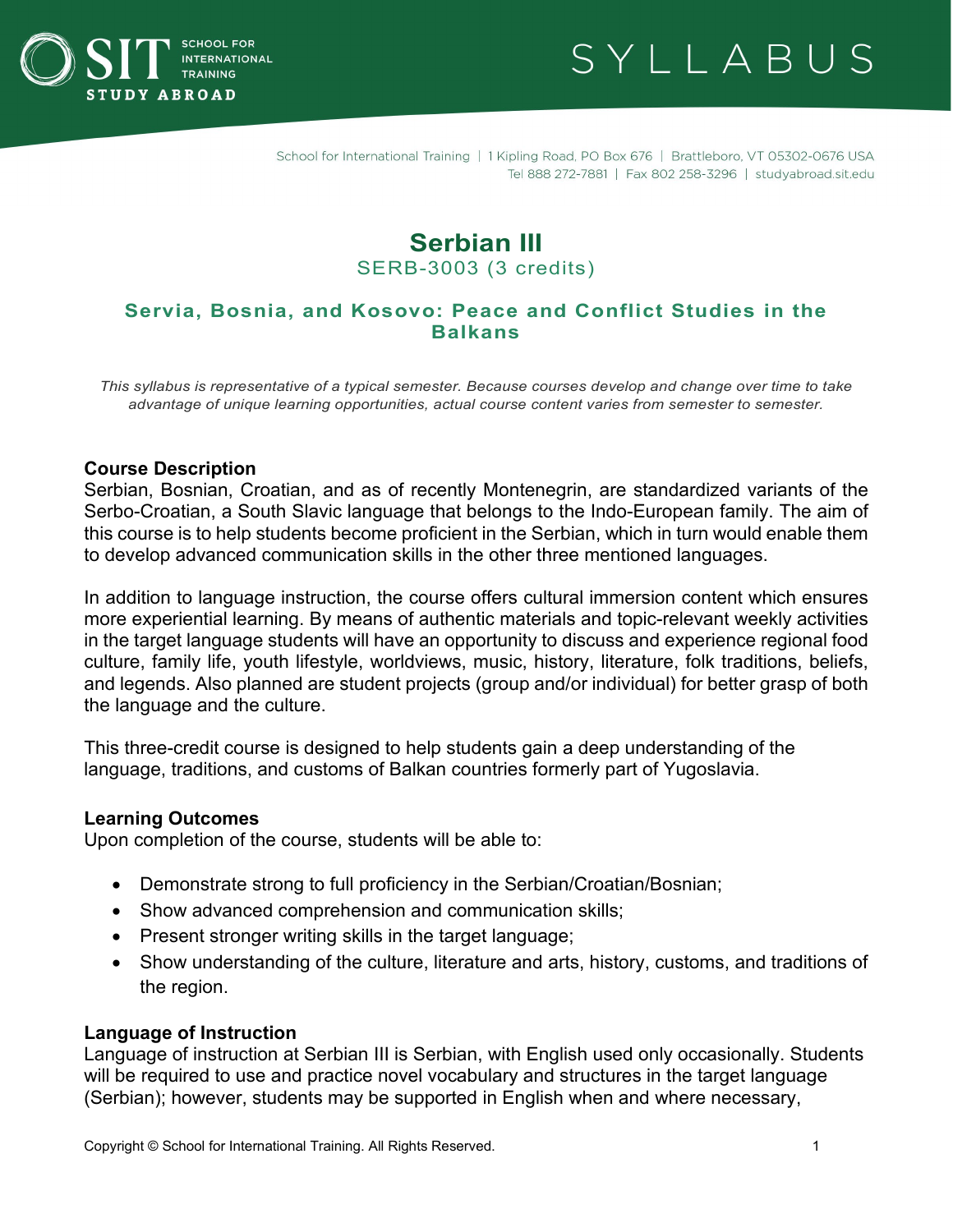therefore explanation regarding both the language and the culture in English may also be expected. However, given the main objectives of the course, speaking and writing in the Serbian will be insisted on.

### **Instructional Methods**

SIT's teaching and learning philosophy is grounded in the experiential learning theory developed by Kolb (1984; 2015) and informed by various scholars, such as Dewey, Piaget, Lewin, among others. Experiential learning theory recognizes that learning is an active process that is not confined to the formal curriculum; "knowledge is created through the transformation of experience" (Kolb, 2015, p. 49). Learning involves both content and process. Learning is holistic and happens through various life experiences upon which students draw to generate new ways of knowing and being. Learning involves a community and is a lifelong endeavor. Learning is transformational. The suggested four step-cycle of a *concrete experience*, *reflective observation*, *abstract conceptualization*, and *active experimentation* embedded in the experiential learning model is not linear and might not always happen in that specific order, as any learning is highly context dependent. These stages of taking part in a shared experience; reflecting on that experience by describing and interpreting it; challenging their own assumptions and beliefs to generate new knowledge; and ultimately applying new knowledge, awareness, skills, and attitudes in a variety of situations and contexts are important for students to engage in to become empowered lifelong learners.

## **Grammatical Content**

### **Please note: grammatical content will be modified depending on specific needs of students.**

- Present, past, and future tense of verbs and modal verbs review and practice
- Cases review and practice of singular and plural forms of nouns, pronouns, adjectives, and numbers
- Complex sentence structure main and subordinate clauses; conditional, temporal, adversative and cause-effect meanings and forms
- Aspect of verbs
- Word formation

## **Topics:**

- Describing and discussing various professional and academic topics using complex language
- Discussing attitudes, beliefs, opinions, preferences, and ideas using more advanced vocabulary and grammatical structures
- Reading and Listening comprehension: simpler and complex texts (e.g. news and short stories written in standard language and slang)
- Writing styles and formats: letters, articles, essays, reviews
- Regional literature, archaic vs. modern standard vs. slang language
- Traditions and customs of the Serbian/Bosnian/Croatian speaking countries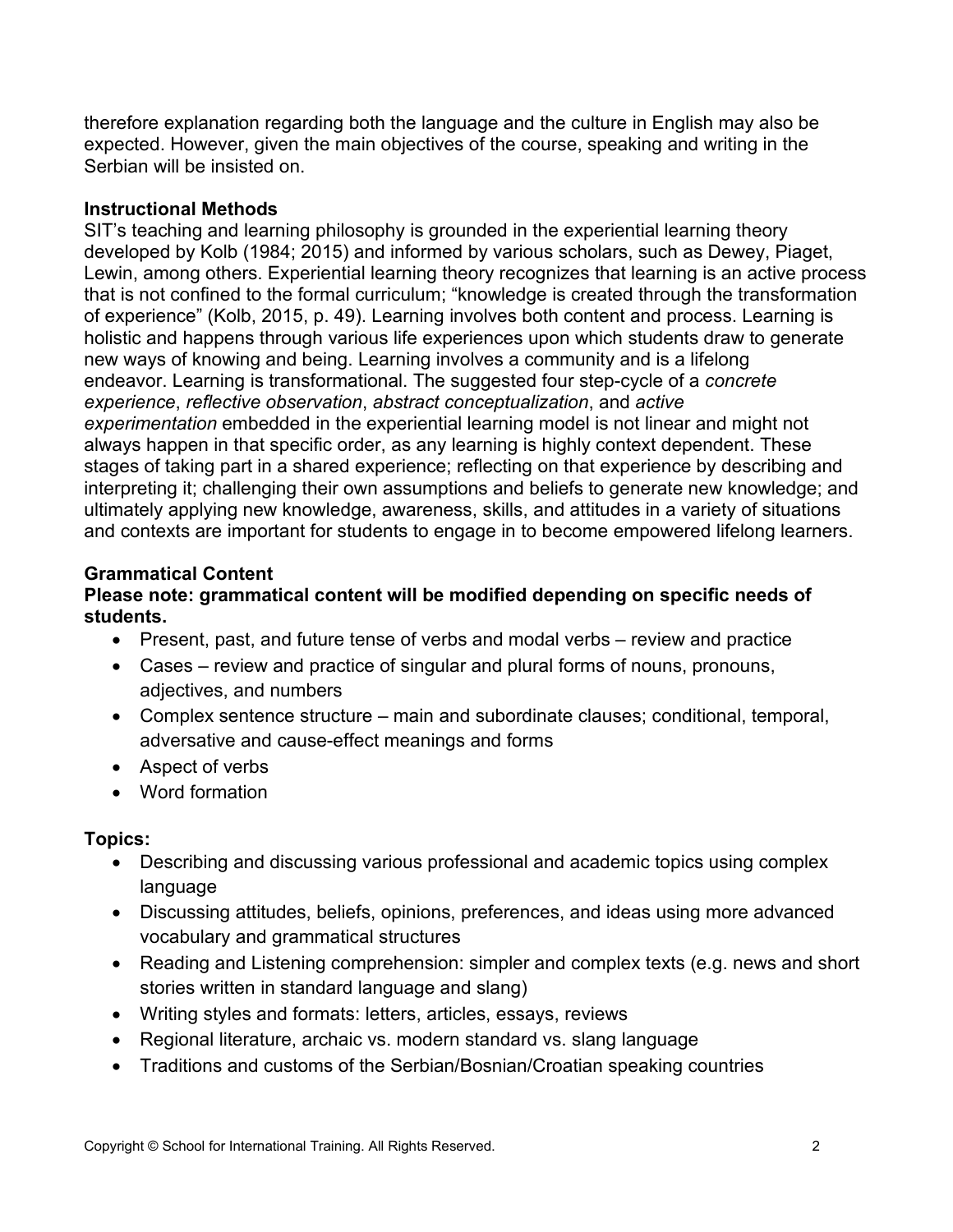### **Required Texts**

Students will be exposed to authentic selected texts by notable former Yugoslav authors (e.g. Ivo Andrić, Meša Selimović, Miljenko Jergović, Miroslav Antić, Borislav Pekić etc.), contemporary, early modern, and traditional poetry and prose, as well as highbrow newspaper and magazine articles. Resource packs and references will be provided at the beginning of the course.

### **Assignments and Evaluation**

### Assignment Descriptions and Grading Criteria

Students receive feedback from the instructors throughout the course. The language instructor and the Academic Director assign final grades jointly. There will be one Midterm written exam and one Final written exam, as well as two oral exams – one before the ISP and one after it. Evaluation is a reflection of the student's proficiency, participation, engagement, and progress through the weeks of language instruction and during the remaining weeks of the course.

1) Written Assignment 1 (20%)

- Writing a short article (up to 250 words) on one of the three offered topics (can include topics discussed in Weeks 1-3)
- To be delivered in Week 3 (up to 45 minutes to complete the task)
- Competences evaluated: ability to adequately apply phrases and lexis covered/reviewed in the first 5 weeks of the course, and to respond to the selected topic observing style, structure and degree of formality the format entails
- 2) Written Assignment 2 (20%)
	- Writing a formal letter (up to 250 words)
	- To be delivered in Week 6 (up to 45 minutes to complete the task)
	- Competences evaluated: ability to adequately apply phrases and lexis covered in the first 6 weeks of the course in written form, and to respond to the prompt observing style, structure and degree of formality the format entails

3) Final Written Exam (30%)

- Written exam that covers grammatical and lexical content of 9 weeks of the course and consists of up to 50 multiple choice, cloze, short answer, and matching questions, excluding lexis pertaining to culture, customs, and traditions; a medium-length text (up to 500 words) with accompanying reading comprehension questions (also multiple choice)
- Paper-based and delivered in Week 10 (60 minutes to complete the exam)
- Competences evaluated: ability to produce commonly used phrases and lexis covered in the latter weeks of the course in written form, to respond to questions accurately and using more complex structures, and comprehend medium-length texts written in one of the contemporary regional variants of the Serbo-Croatian

4) Post Independent Study Project/Internship Oral Exam (20%)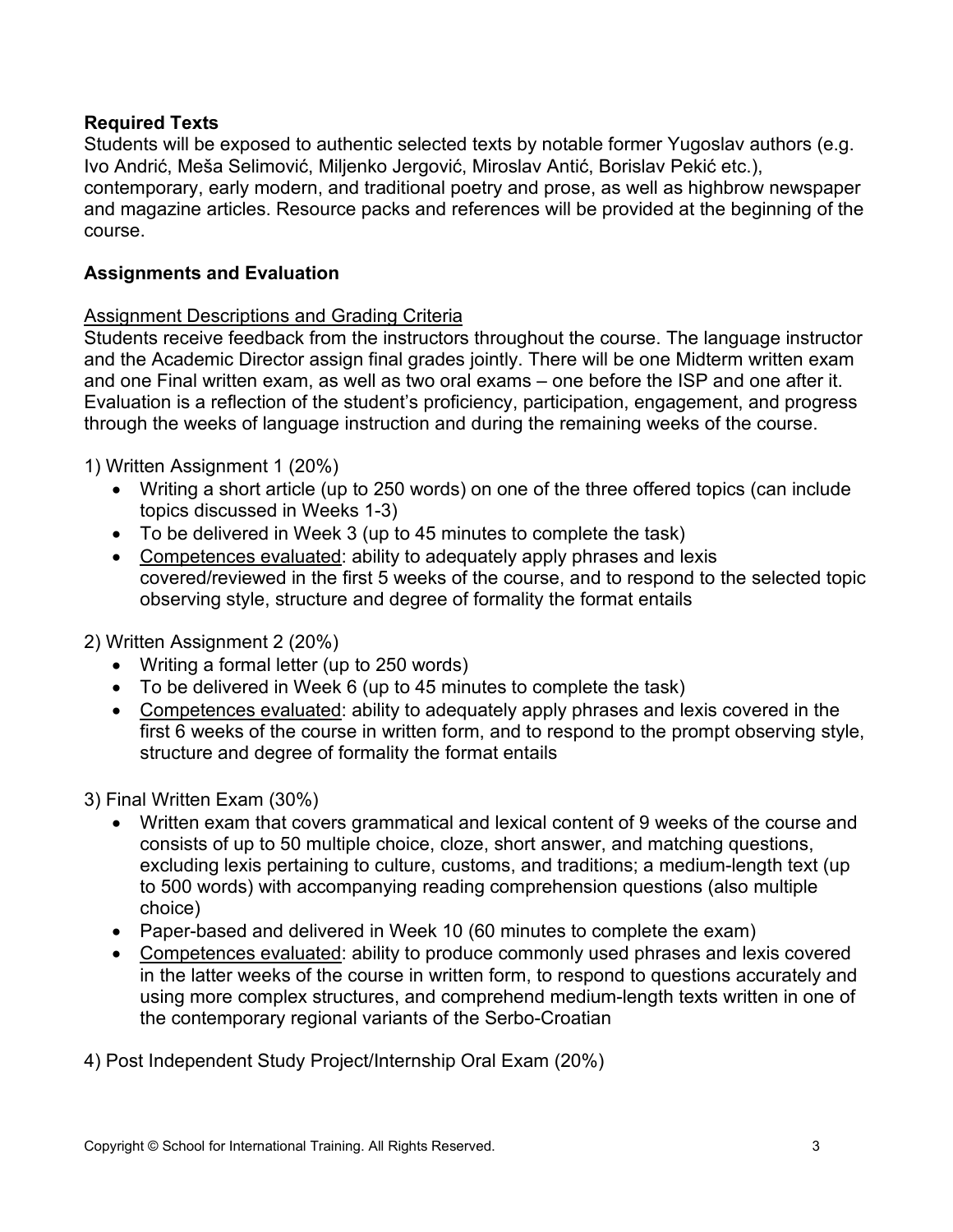- Oral exam involves a student presentation (up to 10 minutes per student) where student aims at showing their understanding and fluency in the target language by giving a talk on a topic of interest;
- In Week 9, students will choose presentation topics and deliver them individually in Week 15; this exam takes up 20% of the mark
- Competences evaluated: ability to utilize topic-appropriate phrases and lexis, to fluently present prepared content, engage effectively in brief post-presentation discussion and respond to questions using both simpler and more advanced language structures

### 5) Participation (10%)

This includes active involvement in lectures, readings, and discussions using the following criteria:

- Attendance promptness to class and positive presence in class.
- Active Listening paying attention in class, asking appropriate questions, showing interest and enthusiasm (this includes body language), entertaining contradictory perspectives, taking notes.
- Involvement in Class Discussions either in small or large groups, sharing knowledge. This means challenging yourself to speak up even if you usually don't, and also means allowing others to speak if you are a person who tends to dominate class discussions.
- Group Accountability positive participation in the group during field excursions and classes; not keeping others waiting.

### Assessment

Written Assignment 1 – 20% Written Assignment 2 – 20% Final Written Exam – 30% Post Independent Study Project Oral Exam – 20% Participation – 10%

### Attendance and Participation

Due to the nature of SIT Study Abroad programs, and the importance of student and instructor contributions in each and every class session, attendance at all classes and for all program excursions is required. Criteria for evaluation of student performance include attendance and participation in program activities. Students must fully participate in all program components and courses. Students may not voluntarily opt out of required program activities. Valid reasons for absence – such as illness – must be discussed with the academic director or other designated staff person. Absences impact academic performance, may impact grades, and could result in dismissal from the program.

### Late Assignments

SIT Study Abroad programs integrate traditional classroom lectures and discussion with fieldbased experiences, site visits and debriefs. The curriculum is designed to build on itself and progress to the culmination (projects, ISP, case studies, internship, etc.). It is critical that students complete assignments in a timely manner to continue to benefit from the sequences in assignments, reflections and experiences throughout the program.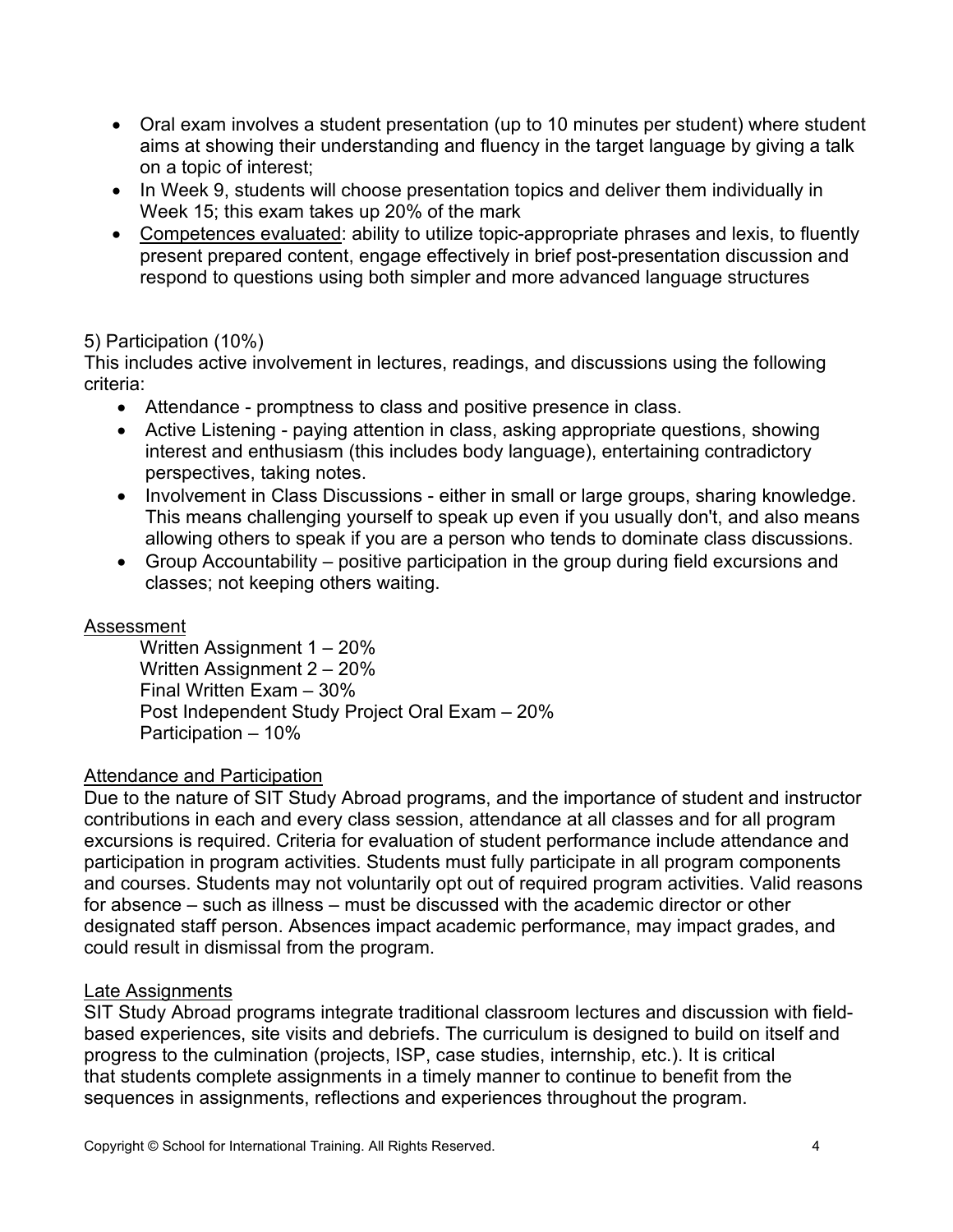Students may request a justified extension for one paper/assignment during the semester. Requests must be made in writing and at least 12 hours before the posted due date and time. If reason for request is accepted, an extension of up to one week may be granted at that time. Any further requests for extensions will not be granted. Students who fail to submit the assignment within the extension period will receive an 'F' for the assignment.

| <b>Grading Scale</b> |    |
|----------------------|----|
| 94-100%              | A  |
| 90-93%               | А- |
| 87-89%               | B+ |
| 84-86%               | В  |
| 80-83%               | В- |
| 77-79%               | C+ |
| 74-76%               | С  |
| 70-73%               | C- |
| 67-69%               | D+ |
| 64-66%               | D  |
| below 64             | F  |

### **Program Expectations**

- Show up prepared. Be on time, have your readings completed and points in mind for discussion or clarification. Complying with these elements raises the level of class discussion for everyone.
- Have assignments completed on schedule, printed, and done accordingly to the specified requirements. This will help ensure that your assignments are returned in a timely manner.
- Ask questions in class. Engage the lecturer. These are often very busy professionals who are doing us an honor by coming to speak.
- Comply with academic integrity policies (no plagiarism or cheating, nothing unethical).
- Respect differences of opinion (classmates', lecturers, local constituents engaged with on the visits). You are not expected to agree with everything you hear, but you are expected to listen across difference and consider other perspectives with respect.
- Storing Your Work: Keep several copies of your work as back up and keep one copy accessible to you through an online forum, such as an attachment in your email, the course learning management system, or cloud-based storage. This way your work will always be available to despite technical issues. Lost files, deleted drives, or computer crashes are not excuses for late, missing work.
- Personal Technology Use: Cell phones and other personal electronics can be used for taking notes and other class activities.  Off-task usage is not acceptable. You may be marked as absent for habitually using them for something other than classroom activities.
- Content Considerations: Some texts and activities you will encounter in this course delve into sensitive topics that may be emotionally and intellectually challenging. Our classroom is a space where we can engage with challenging ideas, question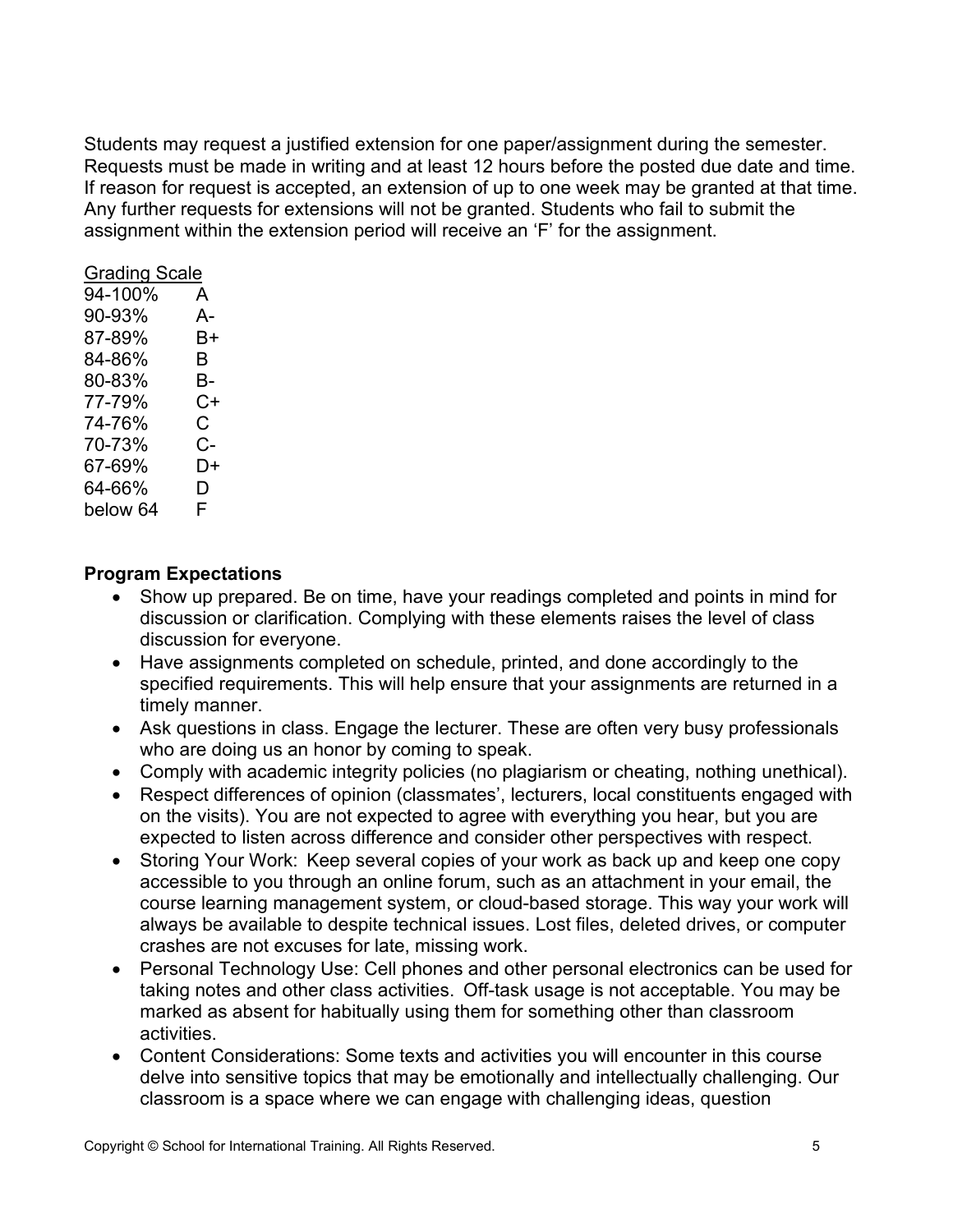assumptions, and navigate difficult topics with respect and maturity. As possible, I will flag content and activities that are especially graphic or intense, so we are prepared to address them soberly and sensitively. If you are struggling to keep up with the work or participate in the course because of the nature of the content and activities, you should speak with me and/or seek help from counseling services.

• Classroom recording policy: To ensure the free and open discussion of ideas, students may not record classroom lectures, discussion and/or activities without the advance written permission of the instructor, and any such recording properly approved in advance can be used solely for the student's own private use.]

## **SIT Policies and Resources**

Please refer to the [SIT Study Abroad Handbook](https://studyabroad.sit.edu/Student-Handbook/) and the [Policies](https://studyabroad.sit.edu/admitted-students/policies/) section of the SIT website for all academic and student affairs policies. Students are accountable for complying with all published policies. Of particular relevance to this course are the policies regarding: academic integrity, Family Educational Rights and Privacy Act (FERPA), research and ethics in field study and internships, late assignments, academic status, academic appeals, diversity and disability, sexual harassment and misconduct, and the student code of conduct.

Please refer to the SIT Study Abroad Handbook and SIT website for information on important resources and services provided through our central administration in Vermont, such as [Library resources and research support,](https://studyabroad.sit.edu/admitted-students/student-resources/) [Disability Services,](https://studyabroad.sit.edu/health-safety-and-well-being/disability-services/) [Counseling Services,](https://studyabroad.sit.edu/health-safety-and-well-being/counseling-and-mental-health/) [Title IX](https://studyabroad.sit.edu/health-safety-and-well-being/sexual-safety-title-ix/)  [information,](https://studyabroad.sit.edu/health-safety-and-well-being/sexual-safety-title-ix/) and [Equity, Diversity, and Inclusion](https://studyabroad.sit.edu/health-safety-and-well-being/social-identity/) resources.

## **Course Schedule**

\*Please be aware that topics and excursions may vary to take advantage of any emerging events, to accommodate changes in our lecturers' availability, and to respect any changes that would affect student safety. Students will be notified if this occurs.

## **Week 1:**

Introduction: Slavic languages and the brief history of literacy of the South Slavs; the Serbo-Croatian language and socio-linguistic issues in the former Yugoslavia. Review of verb forms and sentence structure *Cultural immersion*: Hospitality in the region, styles and modes of address, family life

## **Week 2:**

Case system – review, practice, consolidation Reading, Listening, Speaking theme: lifestyles and generation gap in the region and your country

Writing: essays and articles

## **Week 3:**

Reading, Listening, Speaking theme: appearance and attitude, mainstream and subcultural tendencies

Copyright © School for International Training. All Rights Reserved. 6